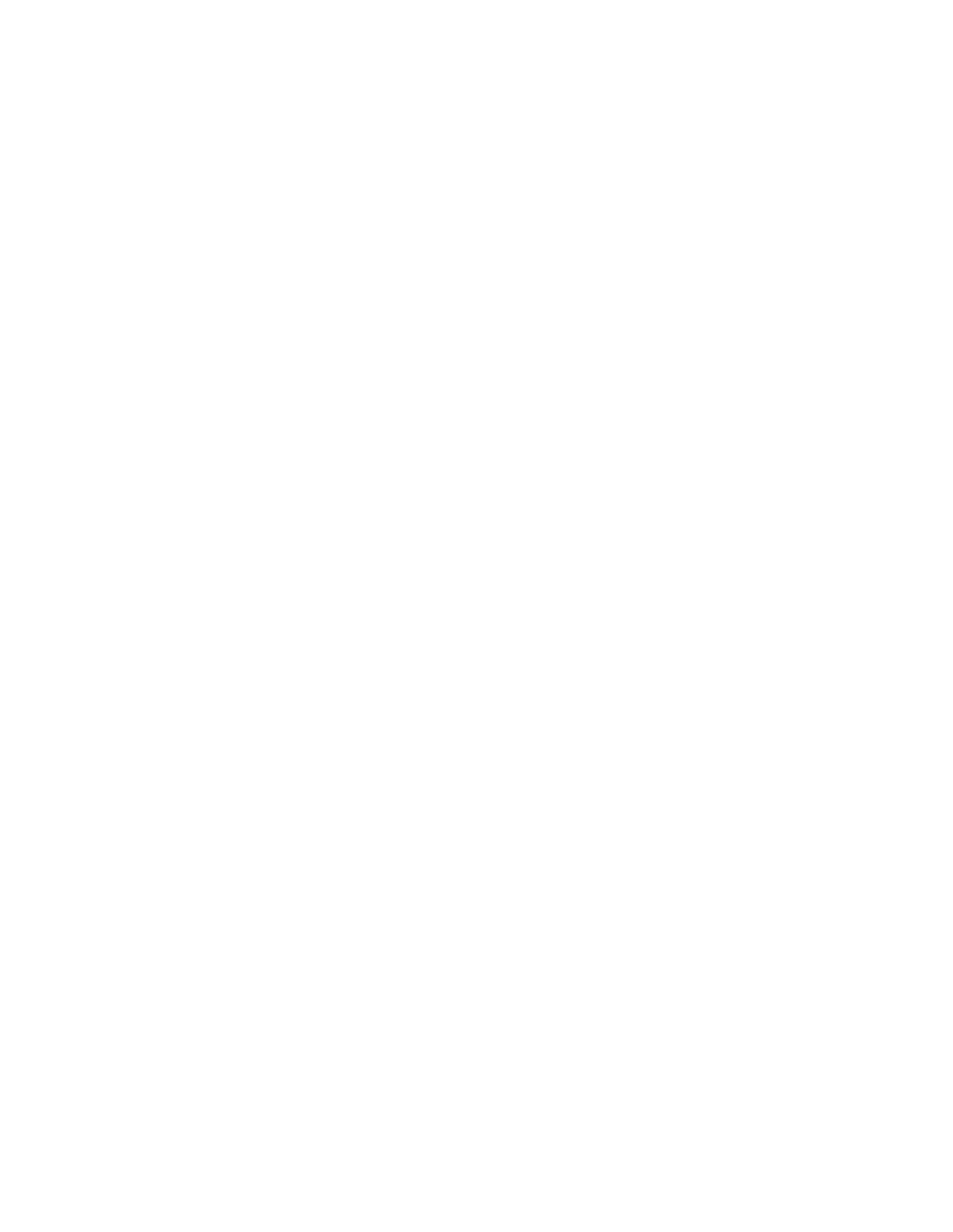## **SCOPE Faculty**

SCOPE is now led by a national faculty including clinical leaders, infectious diseases specialist, and quality improvement experts.

- Brandy Begin,RN
- Rebecca Same, MD
- Alicia M Neu MD
- Jennifer Ehrlich, RN
- Bradley A Warady MD

## **Expectations and Boundaries**

For the length of time of this project, the SCOPE Clinical Faculty Steering committee and CHA will:

- 1. Provide an opportunity to participate in a collaborative that we believe can substantially reduce hemodialysis related infections your patients
- 2. Provide evidence-based information on HD infections
- 3. Teach participating centers how to apply a care model for reducing HD infections
- 4. Teach the Model for Improvement
- 5. Offer coaching to Pediatric Nephrology teams on implementing and evaluating changes
- 6. Coordinate communication activities to keep participants connected to the steering committee and to colleagues during the improvement collaborative
- 7. Develop a framework for testing changes in care delivery
- 8. Provide tools, forms, and other aids to help with implementation of key areas of care for reducing HD infections
- 9. Commit to writing multiple peer-review manuscripts with rigorous data analysis on collaborative efforts.

## **Participating organizations and teams are expected to:**

- 1. Commit a senior leader this may be the same person as the physician champion to support and promote the team working on the collaborative improvement project
- 2. Send one (required) or two(recommended) team members who have the authority to drive change, including the physician champion and, ideally, a nurse and/or infection control professional, to twothree one-and-one-half-day learning workshops per year (travel costs to be covered by participating hospital)
- 3. Provide resources and support to the hospital's team (includes attending workshops, devoting time to data entry, testing and implementing changes, and promoting active senior leadership)
- 4. Collect and submit data every month to the collaborative database
- 5. Provide staff to accommodate the approximately 40 hours of data collection required per month
- 6. Implement the standardized database collection tool to track patients and their care and submit monthly data
- 7. Commit to be transparent with all data to all other teams within the collaborative group
- 8. Work to involve all hospital staff as appropriate with the aim of helping the multidisciplinary clinical team become competent in safety and quality improvement
- 9. Perform pre-work activities to prepare for workshops